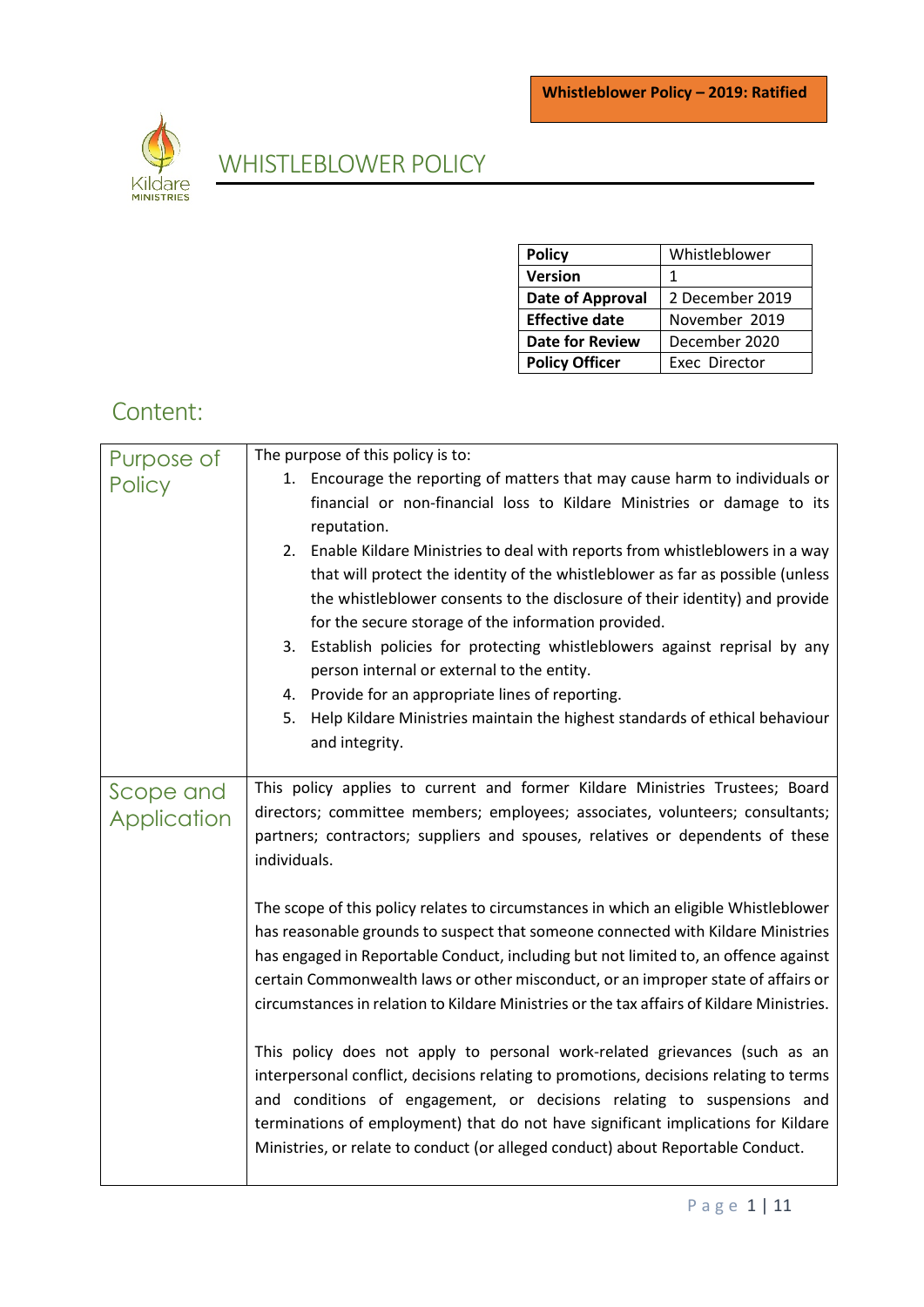|                    | If this policy differs from applicable law, including but not limited to the                                                                  |
|--------------------|-----------------------------------------------------------------------------------------------------------------------------------------------|
|                    | Corporations Act, Kildare Ministries will apply the applicable law to the extent of                                                           |
|                    | any inconsistency.                                                                                                                            |
| <b>Background</b>  | Kildare Ministries comprises the educational and community works formerly                                                                     |
|                    | governed by the NSW Province of the Brigidine Congregation, the Victorian Province                                                            |
|                    | of the Brigidine Congregation and the Presentation Congregation of                                                                            |
|                    | Victoria.<br>Kildare Ministries offers secondary school education and community                                                               |
|                    | services within an inclusive and socially just context. It attempts to nurture a vision                                                       |
|                    | of life in which the belief in the dignity of each individual, characterised by personal                                                      |
|                    | integrity and compassion, informs thinking and action and enables all to take their                                                           |
|                    | rightful place in Church and society.                                                                                                         |
| <b>Definitions</b> | <b>APRA</b>                                                                                                                                   |
|                    | APRA is the Australian Prudential Regulation Authority.                                                                                       |
|                    | <b>ASIC</b>                                                                                                                                   |
|                    | ASIC is the Australian Securities and Investments Commission.                                                                                 |
|                    | <b>Corporations Act</b>                                                                                                                       |
|                    | Corporations Act is the Corporations Act 2001 (Cth), as amended, varied or                                                                    |
|                    | replaced from time to time.                                                                                                                   |
|                    | Eligible Recipient - means a person to whom a Whistleblower may make a                                                                        |
|                    | disclosure about Reportable Conduct in accordance with this policy, including:                                                                |
|                    | a supervisor: or, if it is believed that the supervisor may be complicit in the                                                               |
|                    | breach;                                                                                                                                       |
|                    | a Principal/Manager: or, if it is believed that the Principal/Manager may be<br>$\bullet$                                                     |
|                    | complicit in the breach;                                                                                                                      |
|                    | the Chair of the Board; Executive Director of Kildare Ministries or Executive                                                                 |
|                    | Officer of Kildare Education Ministries; or                                                                                                   |
|                    | Kildare Ministries nominated Whistleblower Protection Officer (WPO).                                                                          |
|                    | An Eligible Recipient also includes ASIC, APRA or a legal practitioner.                                                                       |
|                    | Whistleblower - a person to whom this policy applies, and who in good faith and                                                               |
|                    | whether anonymously or not, makes a disclosure about Reportable Conduct to an                                                                 |
|                    | Eligible Recipient in accordance with this policy.                                                                                            |
|                    | Reportable Conduct is conduct by a person or persons connected with Kildare                                                                   |
|                    | Ministries that constitutes:                                                                                                                  |
|                    | an offence against, or a contravention of, a provision of any of the following:<br>(a)<br>Amendment (Enhancing Whistleblower<br>Treasury Laws |
|                    | (i)<br>the<br>Protections) Act 2018;                                                                                                          |
|                    | the Australian Securities and Investments Commission Act 2001;<br>(ii)                                                                        |
|                    | the Banking Act 1959;<br>(iii)                                                                                                                |
|                    | the Financial Sector (Collection of Data) Act 2001;<br>(iv)                                                                                   |
|                    | the Insurance Act 1973;<br>(v)                                                                                                                |
|                    | the Life Insurance Act 1995;<br>(vi)                                                                                                          |
|                    | the National Consumer Credit Protection Act 2009;<br>(vii)                                                                                    |
|                    | the Superannuation Industry (Supervision) Act 1993;<br>(viii)                                                                                 |
|                    |                                                                                                                                               |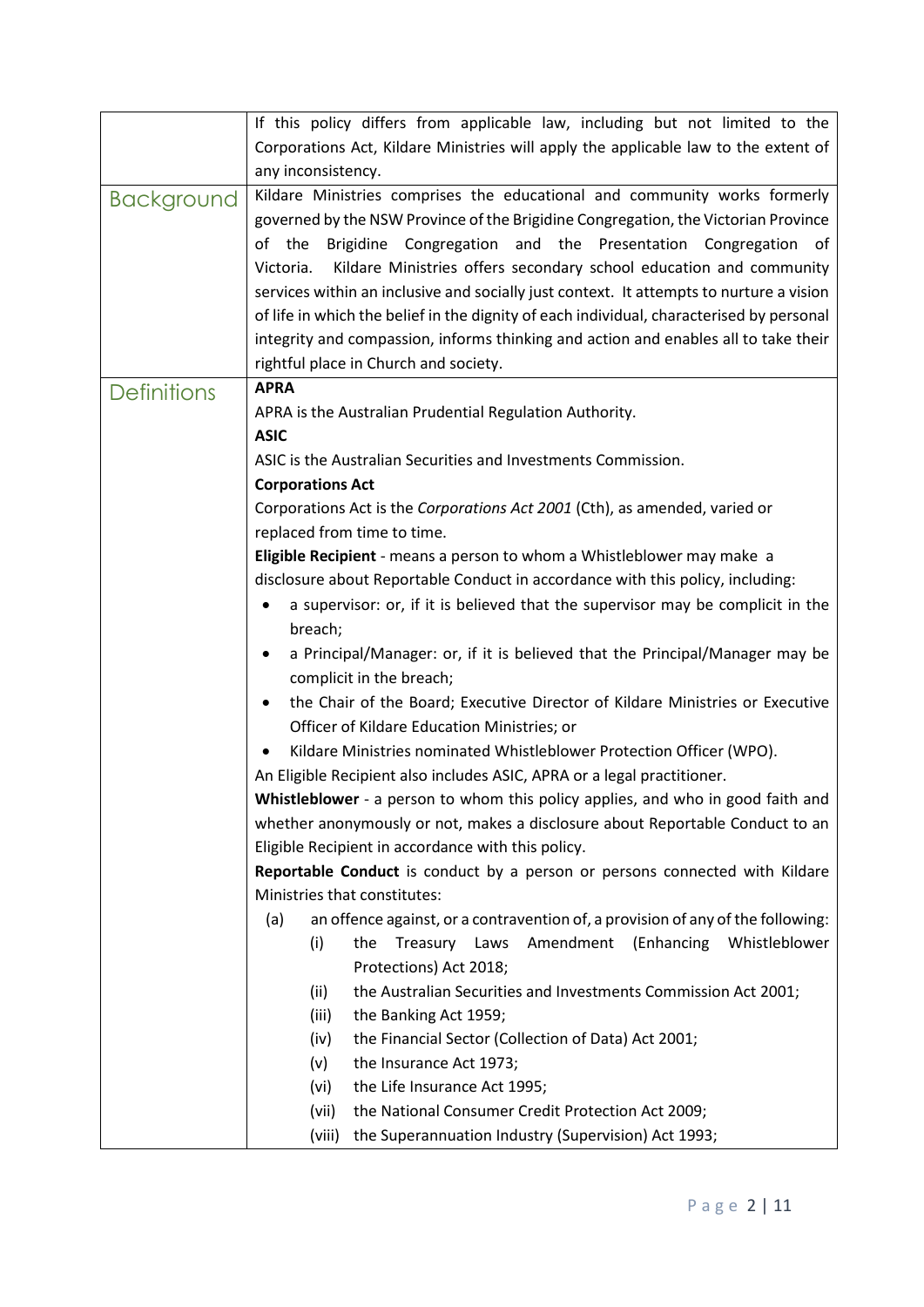|        | an offence against any other law of the Commonwealth that is punishable<br>(b)        |
|--------|---------------------------------------------------------------------------------------|
|        | by imprisonment, for a period of 12 or more months;                                   |
|        | misconduct, or an improper state of affairs or circumstances in relation to<br>(c)    |
|        | Kildare Ministries or the tax affairs of Kildare Ministries; or                       |
|        | (d)<br>a danger to the public or financial systems.                                   |
|        |                                                                                       |
|        | Examples of Reportable Conduct may include, but are not necessarily limited to:       |
|        | financial irregularities;                                                             |
|        | corrupt conduct;                                                                      |
|        | criminal conduct;                                                                     |
|        | offering or accepting a bribe;                                                        |
|        | failure to comply with any legal or regulatory obligation; and/or                     |
|        | unethical or other serious improper conduct.                                          |
|        | Victimisation within the meaning of this policy includes injury, damage or loss,      |
|        | intimidation or harassment, discrimination, disadvantage or adverse treatment in      |
|        | relation to a person's employment, or threats of reprisal.                            |
|        | Where a Whistleblower has reasonable grounds to suspect that any person or            |
| Policy | persons connected with Kildare Ministries has engaged in Reportable Conduct,          |
|        | that person is expected to report their concern to an Eligible Recipient.             |
|        | Disclosures may be made anonymously, and this anonymity shall as far as possible      |
|        | be preserved by Kildare Ministries.                                                   |
|        |                                                                                       |
|        | The Whistleblower shall not be subject to Victimisation or suffer any sanctions from  |
|        | Kildare Ministries on account of making a whistleblower report provided that their    |
|        | actions are:                                                                          |
|        | based on reasonable grounds, and                                                      |
|        |                                                                                       |
|        | in accordance with this policy.                                                       |
|        | Any Eligible Recipient to whom such a disclosure is made shall:                       |
|        | if they believe the behaviour complained of to not relate to Reportable               |
|        | Conduct or to be unquestionably trivial or fanciful, dismiss the allegation           |
|        | and notify the Whistleblower of their decision; or                                    |
|        | if they believe the behaviour complained of relates to Reportable Conduct             |
|        | and is neither trivial nor fanciful, ensure that the allegation is investigated       |
|        | (where an investigation is considered warranted), a finding is made, and the          |
|        | Whistleblower is informed of the finding.                                             |
|        |                                                                                       |
|        | Any such investigation shall, to the extent reasonably practicable, observe the rules |
|        | of natural justice and procedural fairness.                                           |
|        |                                                                                       |
|        | A member of Kildare Ministries staff who is the subject of an investigation shall be  |
|        | entitled to due process. In particular, the person shall be notified of that fact as  |
|        | early as possible unless it is determined that to do so would be harmful to the       |
|        | investigation.                                                                        |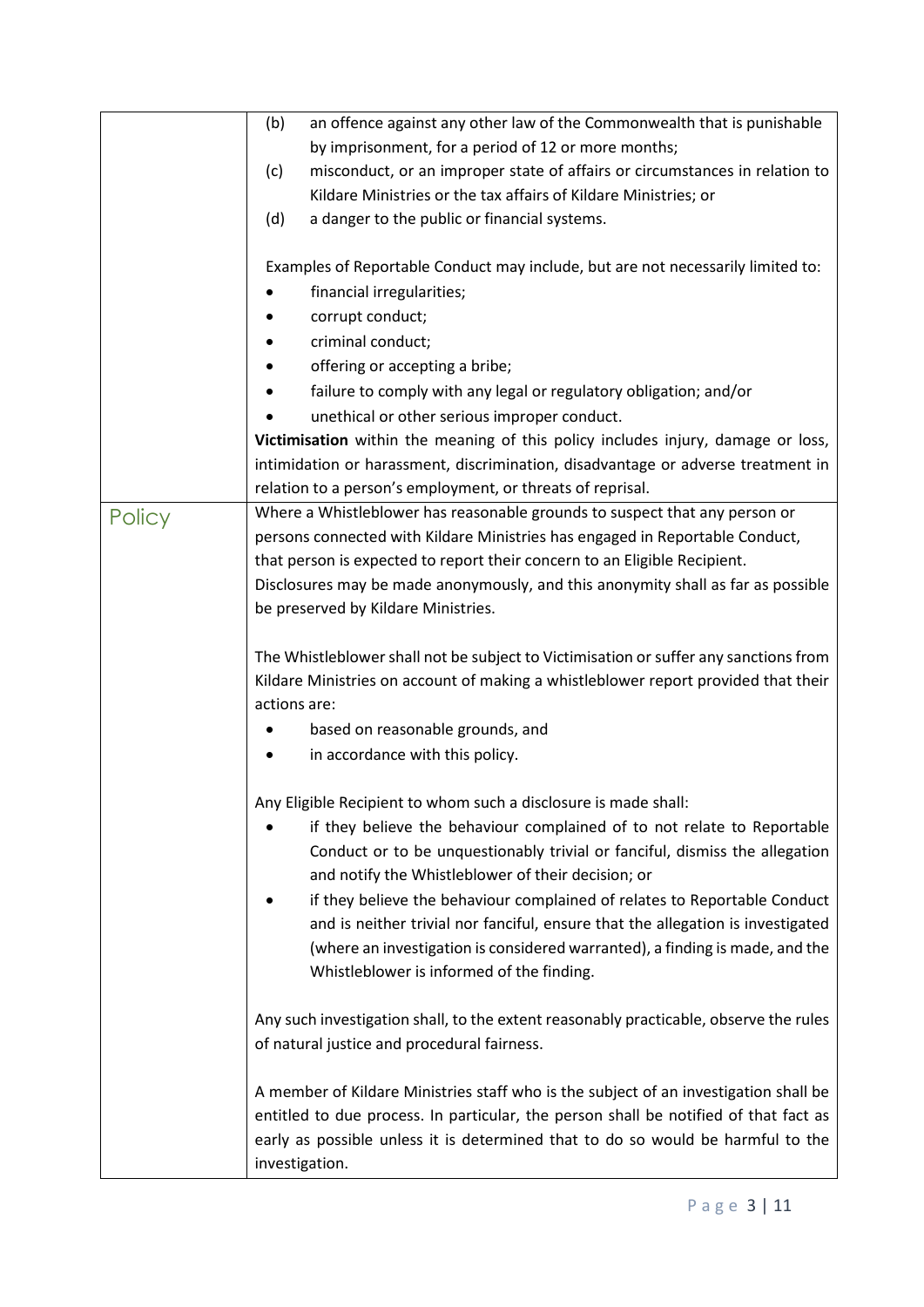|                  | In any event, a member of Kildare Ministries staff who is the subject of an<br>investigation shall be given notice of the allegations and evidence against him or<br>her, and an opportunity to respond before any action is taken.<br>Responsibilities<br>Trustees of Kildare Ministries are responsible for adopting the Whistleblower<br>Policy, and for nominating the Whistleblower Protection Officer (WPO).                                                                                                                                                   |
|------------------|----------------------------------------------------------------------------------------------------------------------------------------------------------------------------------------------------------------------------------------------------------------------------------------------------------------------------------------------------------------------------------------------------------------------------------------------------------------------------------------------------------------------------------------------------------------------|
|                  | The Whistleblower Protection Officer is responsible for:<br>coordinating an investigation into any report of Reportable Conduct<br>а.<br>received from a Whistleblower;<br>b. documenting and handling all matters in relation to the report and<br>investigation; and<br>c. finalising all investigations.                                                                                                                                                                                                                                                          |
|                  | The Executive Director is responsible for the implementation of this policy and for<br>ensuring that all complaints about Reportable Conduct are investigated and<br>resolved. The Executive Director will advise the Trustees of Kildare Ministries of all<br>complaints (noting the requirements in this policy relating to Whistleblower<br>anonymity) and their resolution and will report at least annually on compliance<br>activity relating to accounting or alleged financial improprieties.                                                                |
|                  | All employees, contractors and volunteers are responsible for reporting breaches of<br>the law, organisational policies, or generally recognised principles of ethics to a<br>person authorised to take action on such breaches.                                                                                                                                                                                                                                                                                                                                     |
| <b>Processes</b> | Reporting internally<br>Where an Whistleblower has reasonable grounds to suspect that any person or<br>persons connected with Kildare Ministries has engaged in Reportable Conduct,<br>that person is expected to report their concern to an Eligible Recipient.                                                                                                                                                                                                                                                                                                     |
|                  | <b>External reporting entities</b><br>If necessary, Whistleblowers may also report their concerns to:<br>an auditor of Kildare Ministries;<br>$\bullet$<br>the Australian Taxation Commissioner or a registered tax agent or BAS agent<br>٠<br>(in the case of tax related matters only);<br>the ASIC;<br>the APRA;<br>the Australian Federal Police; or<br>a legal practitioner (where the disclosure is made for the purpose of obtaining<br>legal advice or legal representation about the operation of the whistleblower<br>provisions in the Corporations Act). |
|                  | In consultation with the Trustees of Kildare Ministries, the Board may nominate<br>external persons to whom or agencies to which disclosures may be made under the                                                                                                                                                                                                                                                                                                                                                                                                   |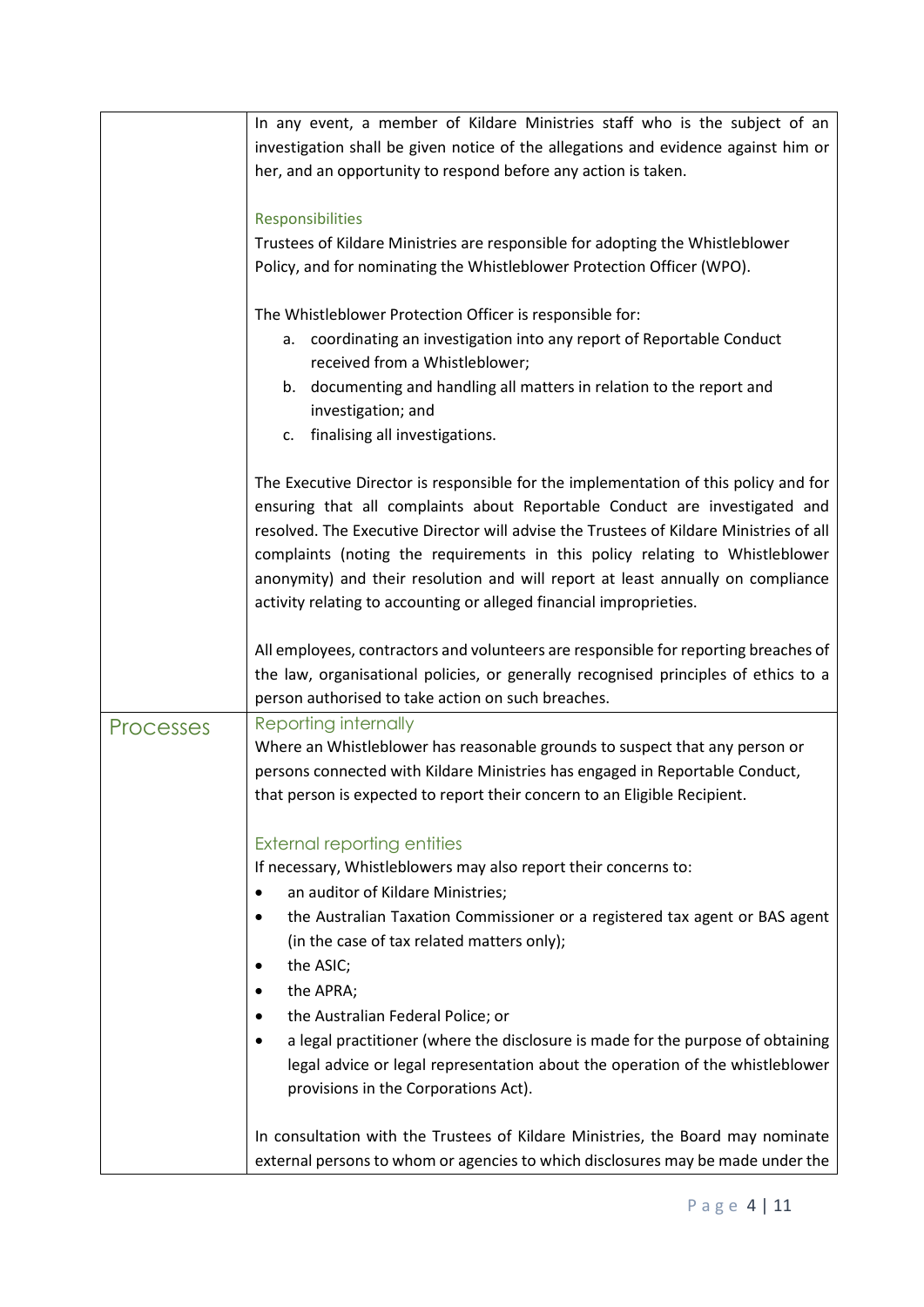| protections offered under this policy. Where such a nomination is made, staff and   |
|-------------------------------------------------------------------------------------|
| volunteers will be informed by any appropriate method.                              |
|                                                                                     |
| An Eligible Whistleblower who makes a Protected Disclosure in circumstances in      |
| which each of the following criteria is satisfied:                                  |
| at least 90 days have passed since the Protected Disclosure was made;<br>a)         |
| the Eligible Whistleblower does not have reasonable grounds to believe that<br>b)   |
| action is being, or has been, taken to address the matters to which the             |
| Protected Disclosure related;                                                       |
| the Eligible Whistleblower has reasonable grounds to believe that making a<br>c)    |
| further disclosure of the information would be in the public interest;              |
| after 90 days has passed, the Eligible Whistleblower gave written notice to<br>d)   |
| Kildare Ministries that included sufficient information to identify the initial     |
| Protected Disclosure, and stated the Eligible Whistleblower's intention to          |
| make a public interest disclosure;                                                  |
| the public interest disclosure is made to either a member of Parliament or a<br>e)  |
| journalist (as defined in the Corporations Act); and                                |
| the extent of the information disclosed in the public interest is no greater<br>f)  |
| than necessary to inform the member of Parliament or the journalist of the          |
| Reportable Conduct as defined in this Policy,                                       |
| then the disclosure to the member of Parliament or the journalist will qualify as a |
| Protected Disclosure (known as a public interest disclosure).                       |
|                                                                                     |
| The Act also provides additional protections in relation to Reportable Conduct      |
| concerning a substantial and imminent danger to the health or safety of one or      |
| more persons or to the natural environment (known as an emergency disclosure).      |
| An Eligible Whistleblower who believes this to be the case should notify the        |
| Eligible Recipient when making their Report.                                        |
|                                                                                     |
| Kildare Ministries recommends you seek independent advice before making a           |
| public interest disclosure or an emergency disclosure                               |
|                                                                                     |
| Any person making a report in accordance with this policy should be informed that:  |
| as far as lies in Kildare Ministries' power, the employee will not be               |
| disadvantaged or victimised for making such a report;                               |
| if the Whistleblower wishes to make their report anonymously, their wish shall      |
| be honoured except insofar as it may be overridden by due process of law; and       |
| reporting such a breach does not necessarily absolve the Whistleblower from         |
| the consequences of any involvement on their own part in the misconduct             |
| complained of.                                                                      |
|                                                                                     |
| Contents of a report                                                                |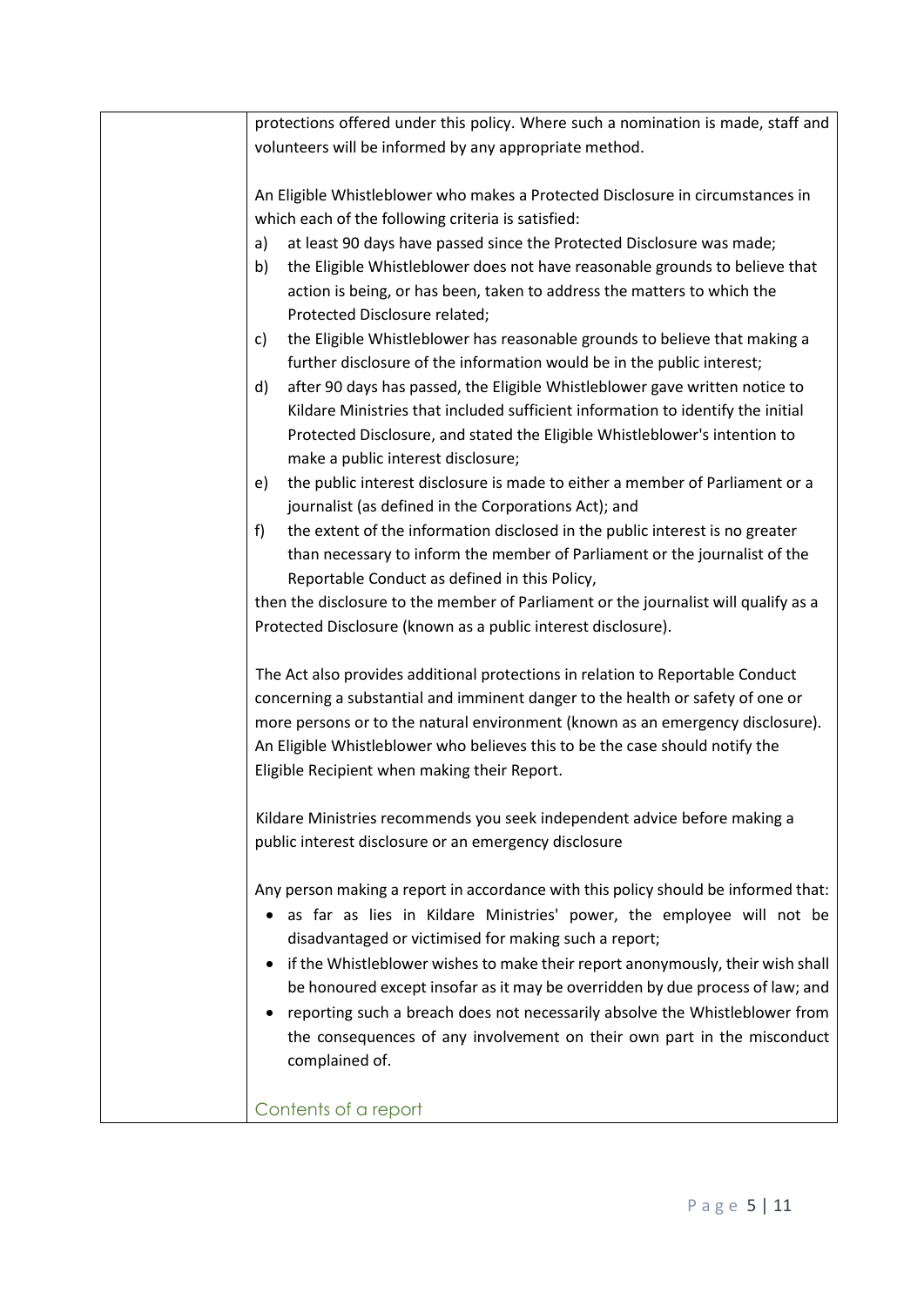Any such report should where possible be in writing (they can however, also be received orally in person or by telephone, by post, email, text message or online via the Kildare Ministries website), and should contain, as appropriate, details of: • the nature of the alleged Reportable Conduct; • the person or persons responsible for the Reportable Conduct; • the facts on which the Whistleblower's belief that a Reportable Conduct has occurred, and has been committed by the person named, are founded; • the nature and whereabouts of any further evidence that would substantiate the Whistleblower's allegations, if known. Evidence to support such concerns should be brought forward at this time if it exists. The absence of such evidence will be taken into account in subsequent consideration of whether to open an investigation into the matter. However, absence of such evidence is not an absolute bar to the activation of the organisation's investigative procedures. The existence of such a concern is sufficient to trigger reporting responsibilities. In contemplating the use of this policy, a person should consider whether the matter of concern may be more appropriately raised under either the organisation's constitutional grievance procedures or its disputes resolution policy. False reports and Whistleblowers acting improperly Anyone making a report concerning Reportable Conduct must have reasonable grounds for believing the information disclosed indicates a violation. Where it is substantiated that a Whistleblower has made a false report (including where the report of Reportable Conduct has been made maliciously, vexatiously or without basis), this may be considered serious misconduct and may result in disciplinary action being taken up to and including termination of employment or engagement with Kildare Ministries. Abusing the process outlined in this Policy and acting improperly in making a report undermines the effectiveness of this Policy. Anonymity If the Whistleblower wishes to make their report anonymously, their wish shall be honoured except insofar as it may be overridden by due process of law. The Whistleblower should, however, be informed that the maintenance of such anonymity may limit Kildare Ministries' ability to gather further information to assist an investigation and/or make it less likely that the alleged Reportable Conduct can be substantiated in any subsequent investigation. Where anonymity has been requested the Whistleblower is required to maintain confidentiality regarding the issue on their own account and to refrain from discussing the matter with any unauthorised persons.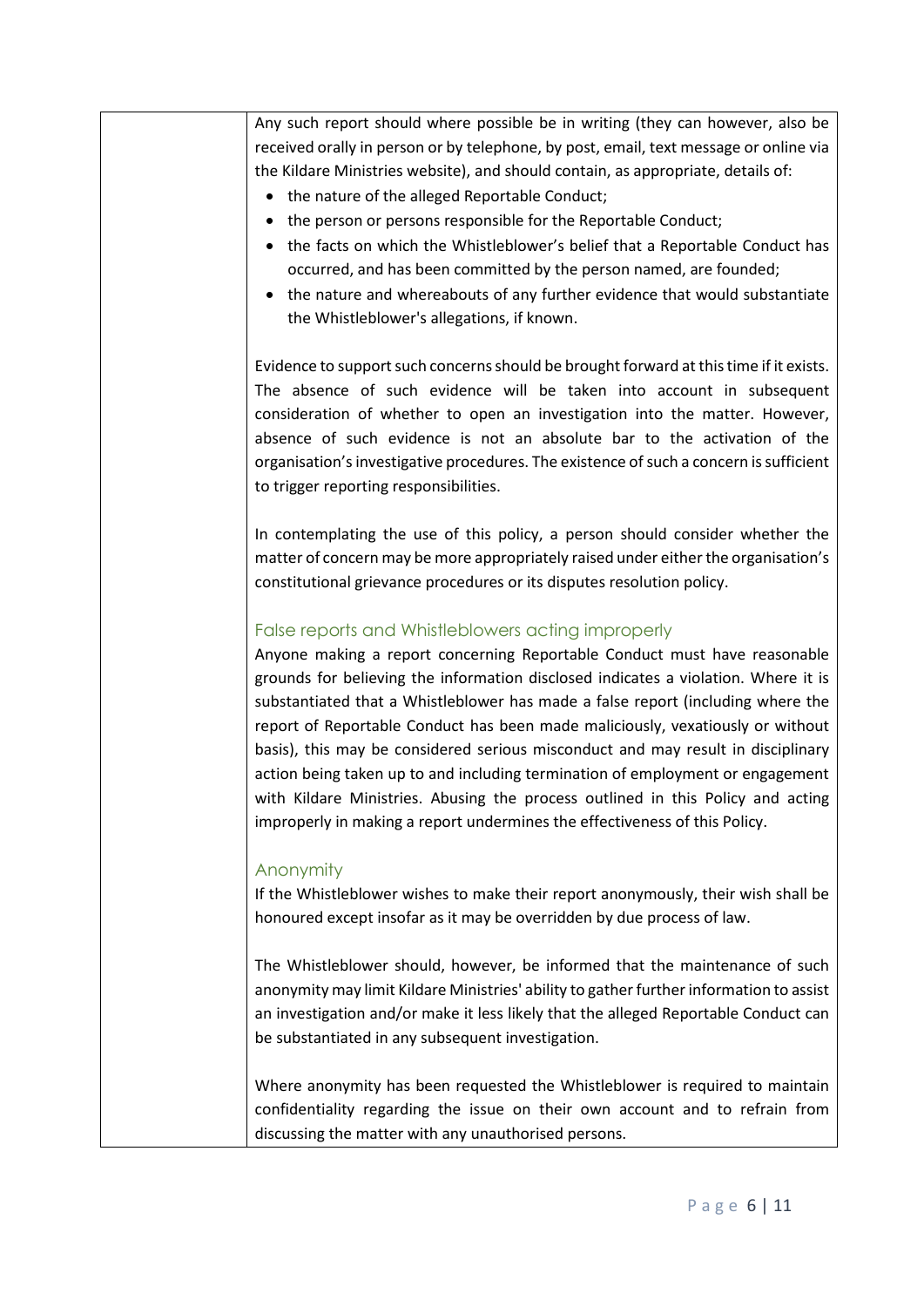| From time to time in the course of investigating a report, it may be necessary to        |
|------------------------------------------------------------------------------------------|
| disclose other personal information which ultimately leads to the identification of      |
| the Whistleblower. In these circumstance, Kildare Ministries will take reasonable        |
| steps to reduce the risk of the Whistleblower being identified.                          |
| In addition, personal information may be used or disclosed where:                        |
| the use or disclosure is required or authorised by or under an Australian law,<br>(a)    |
| or a court/tribunal order, or otherwise permitted under privacy laws;                    |
| (b)<br>the use or disclosure is made with the individual's express or implied consent;   |
| disclosure is necessary to prevent or lessen a serious threat to a person's<br>(c)       |
| health or safety; and/or                                                                 |
| (d)<br>disclosure is necessary to protect or enforce Kildare Ministries' legal rights or |
| interests, or to defend itself against any claims.                                       |
|                                                                                          |
| Investigation                                                                            |
| On receiving a report of a breach, the Eligible Recipient shall:                         |
| if they believe the behaviour complained of to not relate to Reportable<br>٠             |
| Conduct or to be unquestionably trivial or fanciful, dismiss the allegation              |
| and notify the person making the allegation of their decision; or                        |
| if they believe the behaviour complained of to be Reportable Conduct and                 |
| neither trivial nor fanciful, put in motion the investigation process                    |
| described below.                                                                         |
|                                                                                          |
| The Eligible Recipient shall notify the Executive Director, who shall be responsible     |
| for ensuring that an investigation of the allegation is established and resourced.       |
|                                                                                          |
| Terms of reference for the investigation will be drawn up, in consultation with the      |
| Executive Director to clarify the key issues to be investigated.                         |
|                                                                                          |
| An investigation plan will be developed to ensure all relevant questions are             |
| addressed, the scale of the investigation is in proportion to the seriousness of the     |
| allegation(s) and sufficient resources are allocated.                                    |
|                                                                                          |
| Strict security and confidentiality will be maintained during the investigative          |
| process. Kildare Ministries may request that the Whistleblower consent to a limited      |
| disclosure, such as disclosure of the Whistleblower's identity to the Whistleblower      |
| Protection Officer and the appointed investigator, to facilitate the conduct of the      |
| investigation.                                                                           |
|                                                                                          |
| All information obtained will be properly secured to prevent unauthorised access.        |
| Where an investigation does not substantiate the Reportable Conduct, the fact that       |
| the investigation has been carried out, the results of the investigation and the         |
| identity of the Respondent must be handled confidentially.                               |
|                                                                                          |
| All relevant witnesses will be interviewed and documents examined.                       |
|                                                                                          |
|                                                                                          |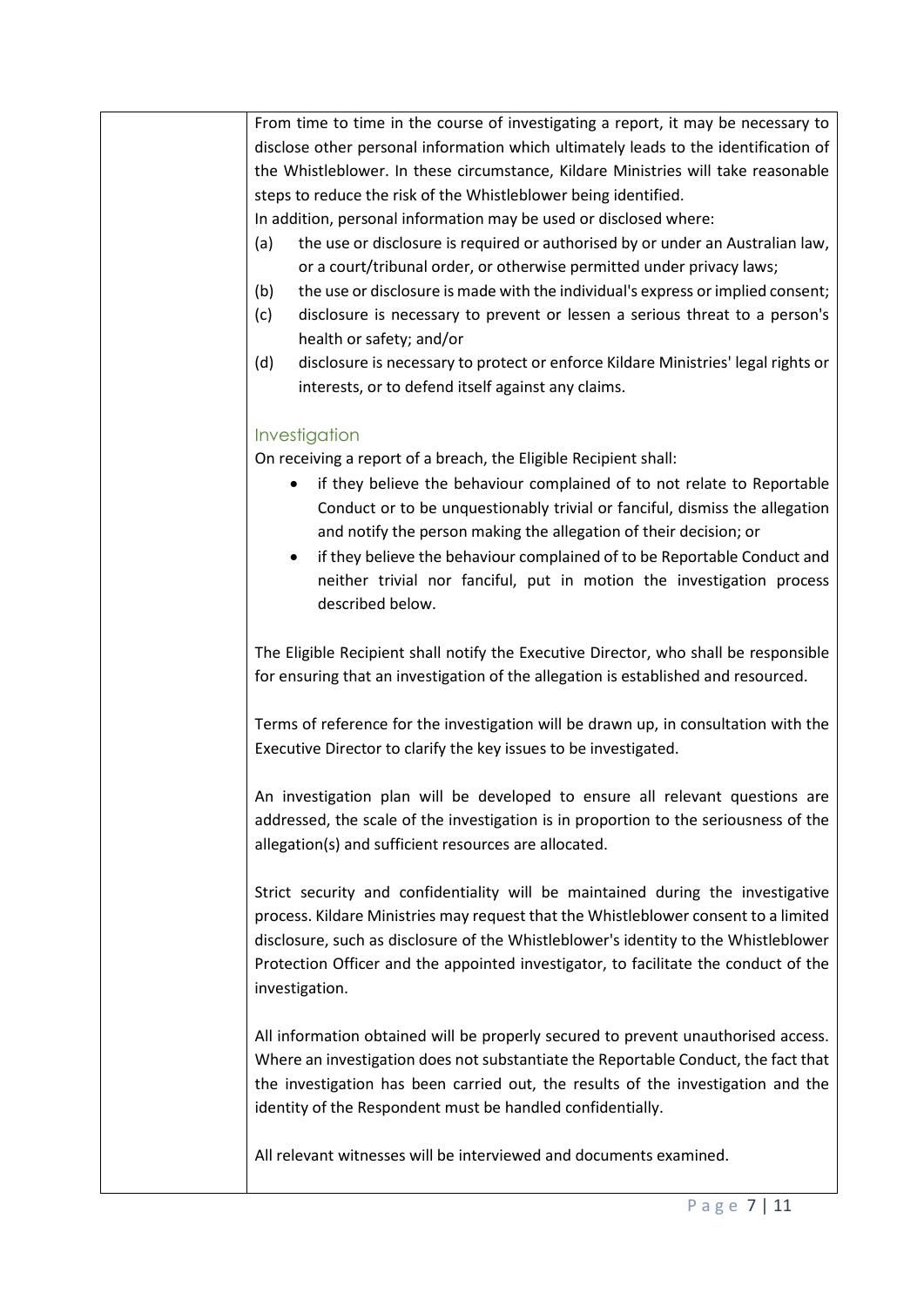| Contemporaneous notes of all discussions, phone calls and interviews will be made.                                                                                                                                                                                                                                                                                                    |
|---------------------------------------------------------------------------------------------------------------------------------------------------------------------------------------------------------------------------------------------------------------------------------------------------------------------------------------------------------------------------------------|
| Where possible, interviews will be recorded. The principles of procedural fairness<br>(natural justice) will be observed <sup>1</sup> . In particular, where adverse comment about a<br>person is likely to be included in a report, the person affected will be given an<br>opportunity to comment beforehand and any comments will be considered before<br>the report is finalised. |
| The person or persons conducting the investigation shall be as far as possible<br>unbiased.                                                                                                                                                                                                                                                                                           |
| All Trustees of Kildare Ministries, employees, contractors and volunteers shall<br>cooperate with those carrying out the investigation promptly, fully and efficiently<br>by answering relevant questions and complying with requests for information and<br>records.                                                                                                                 |
| Fair treatment of those mentioned                                                                                                                                                                                                                                                                                                                                                     |
| Kildare Ministries recognises that its employees who are involved in matters the<br>subject of a report may also need support.                                                                                                                                                                                                                                                        |
| Kildare Ministries will not disclose the identity of any individual who may be<br>involved in the subject matter of a report, except as required by the investigation<br>process and except as set out in this policy.                                                                                                                                                                |
| Kildare Ministries will take steps so that at the appropriate time individuals who are<br>involved in or directly affected by the report are:                                                                                                                                                                                                                                         |
| informed of the substance of the allegation(s);                                                                                                                                                                                                                                                                                                                                       |
| given a fair and reasonable opportunity to answer the allegation(s) before<br>a final decision is made; and                                                                                                                                                                                                                                                                           |
| informed as to the substance of any adverse comment that may be included<br>in a report arising from the investigation.                                                                                                                                                                                                                                                               |
| <b>Findings</b><br>Where an investigation does not substantiate the Reportable Conduct, the fact that<br>the investigation has been carried out, the results of the investigation and the<br>identity of the Respondent must be handled confidentially. The means of<br>documenting and reporting the investigation findings will depend on the nature of<br>the Reportable Conduct.  |

<span id="page-7-0"></span> $1$  Natural justice and procedural fairness do not require that the person affected be informed of the identity of the person making the initial disclosure, unless that communication constitutes part of the evidence relied upon in making the eventual finding.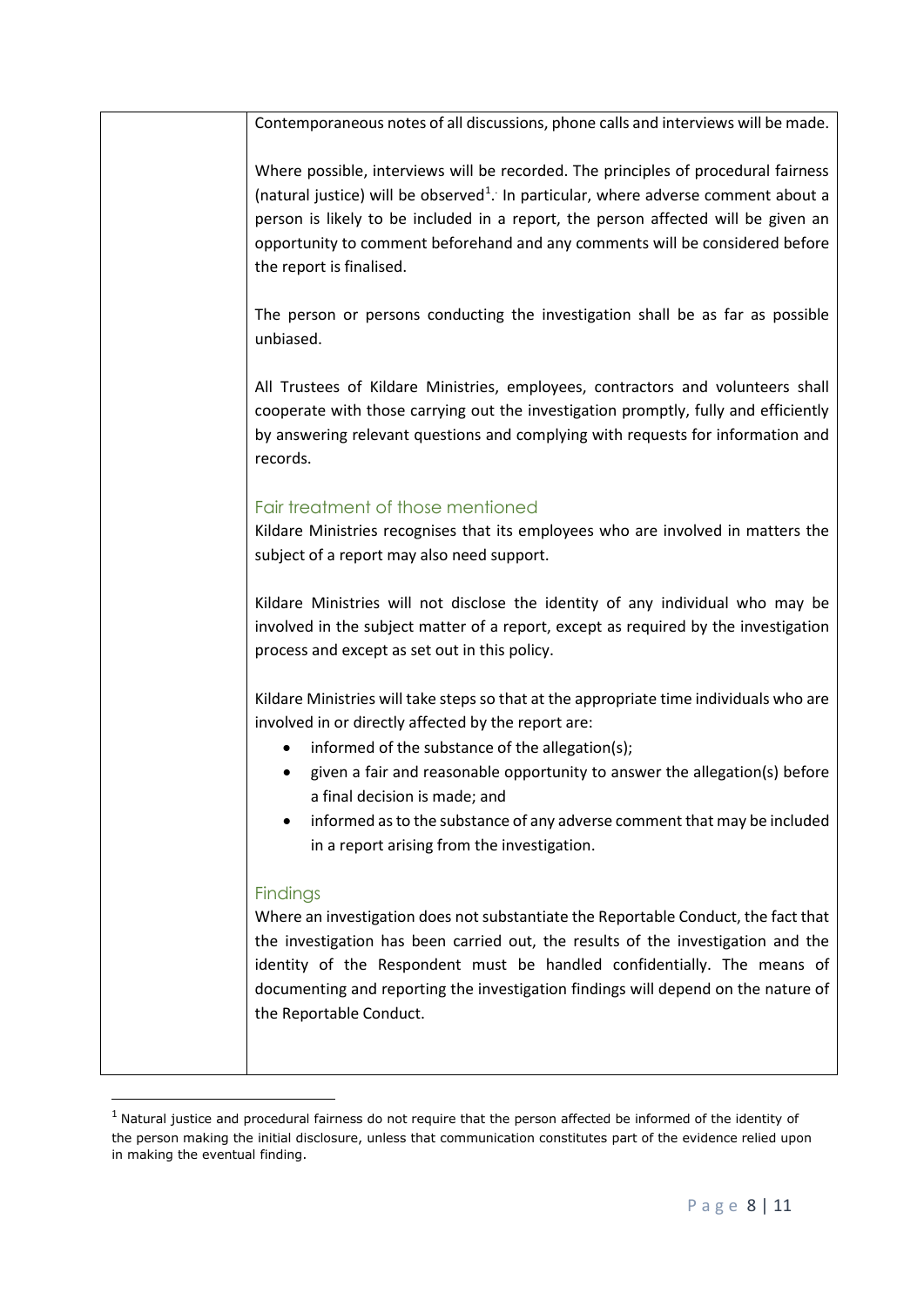#### Information to Whistleblower

Subject to considerations of the privacy of those against whom the allegations are made and customary practices of confidentiality, the Whistleblower will be kept informed of:

- relevant progress of an investigation; and
- relevant outcomes of an investigation.

There may be circumstances where it is not appropriate to provide details of the findings/outcome of an investigation to the Whistleblower.

## Protection available to Whistleblowers

Eligible Whistleblowers who make Protected Disclosures are protected from civil, criminal or administrative liability (including disciplinary action) for making a report or reportable conduct.

Where the Whistleblower has made a report in accordance with this policy, Kildare Ministries will ensure that measures are taken to protect the Whistleblower, even if any report is subsequently determined to be incorrect or is not substantiated.

To the extent possible, the Executive Director shall designate an officer to be responsible for ensuring that the Whistleblower suffers no detriment on account of their actions and to provide additional support for the person where necessary. For the avoidance of any uncertainty, detrimental conduct does not include administrative action that is reasonable for the purpose of protecting a Whistleblower who has made a report of Reportable Conduct from detriment and/or managing a Whistleblower's unsatisfactory performance at work in line with Kildare Ministries performance management processes.

Any officer, employee, contractor or volunteer of Kildare Ministries who retaliates against an actual or potential Whistleblower, or other party involved in the process of reporting any Reportable Conduct in accordance with this policy, may be subject to disciplinary action up to and including termination of employment or engagement. In certain circumstances, Victimisation of Whistleblowers can constitute a criminal offence.

## When is Protection Not Available?

Not all reports are protected at law. Protection is not available where the report is:

- (a) a personal work-related grievance or does not relate to Reportable Conduct;
- (b) trivial or vexatious in nature with no substance. This will be treated in the same manner as a false report and may itself constitute misconduct; and/or
- (c) an unsubstantiated allegation or an allegation which is found to have been maliciously, or knowingly false. These will be viewed seriously and may be subject to disciplinary action.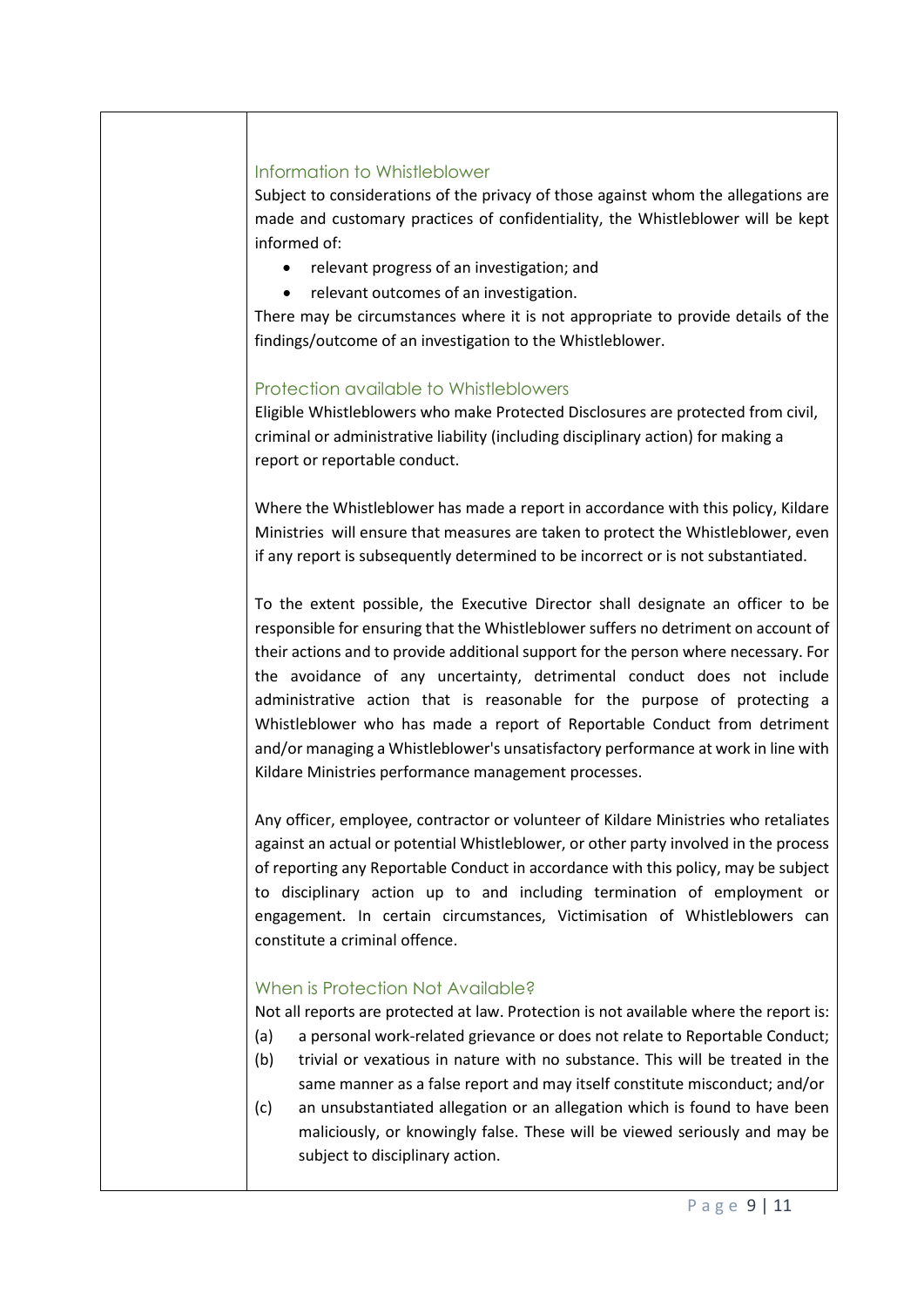|                    | Reporting Reportable Conduct does not excuse the Whistleblower from the                 |
|--------------------|-----------------------------------------------------------------------------------------|
|                    | consequences of any of their own involvement in the Reportable Conduct. This may        |
|                    | include criminal proceedings or disciplinary action. However, the Whistleblower's       |
|                    | conduct in making the report may be taken into consideration in determining what        |
|                    | disciplinary action (if any) is appropriate.                                            |
| <b>REMEDY</b>      | In the event of a breach of the confidentiality and/or victimisation protections in     |
|                    | this policy, a whistleblower (or another employee or person) may seek                   |
|                    | compensation or other remedies if they suffer loss or injury because of the breach.     |
|                    | Any employee who considers they have been victimised or suffered a loss is              |
|                    |                                                                                         |
|                    | encouraged to report this to the Whistleblower Protection Officer, an Eligible          |
|                    | Recipient and/or to seek independent advice.                                            |
| <b>GENERAL</b>     | This Policy does not form part of any Kildare Ministries employment contract or         |
|                    | other contract of engagement and may be changed by Kildare Ministries at any            |
|                    | time.                                                                                   |
|                    | The current version of this Policy will be available on the Kildare Minsters Website:   |
|                    | http://www.kildareministries.org.au/policies-and-guidelines.html                        |
|                    |                                                                                         |
|                    | A copy of the policy will also be provided to all employees and contractors as part     |
|                    | of our on-boarding process. You may also request a copy of this policy from the         |
|                    | Executive Director of Kildare Ministries or at any time by emailing                     |
|                    | erica.pegorer@kildareministries.org.au. Any questions in relation to this policy        |
|                    | should be directed to Executive Director of Kildare Ministries or at any time by        |
|                    | emailing erica.pegorer@kildareministries.org.au                                         |
| <b>EVALUATION</b>  | Policy Implementation and Review                                                        |
| <b>AND</b>         | <b>Procedures:</b>                                                                      |
| <b>IMPROVEMENT</b> | A regular audit of the implementation of this Policy is undertaken by the<br>1.         |
|                    | relevant committee and/or a person or organisation duly appointed to do so.             |
|                    | All policies and procedures are reviewed at least once every three years and<br>2.      |
|                    | revised where necessary                                                                 |
|                    | 3.<br>Introduction of the policy is included in the induction process and read by all   |
|                    | new employees, volunteers and contractors.                                              |
|                    | Any issues that may arise in relation to this Policy shall initially be discussed<br>4. |
|                    | by the Executive Director in consultation with the TKM Finance Committee.               |
|                    |                                                                                         |
|                    | <b>Related Policies, Legislation and Documents</b>                                      |
|                    | <b>Internal Policies</b>                                                                |
|                    | Code of Conduct                                                                         |
|                    | <b>Confidentiality Policy</b><br>٠                                                      |
|                    | <b>Conflict of Interest Policy</b>                                                      |
|                    | <b>Disputes Resolution Policy</b>                                                       |
|                    |                                                                                         |
|                    | Financial Wrongdoing (including Fraud), Anti-Corruption and Money                       |
|                    | <b>Laundering Policy</b>                                                                |
|                    |                                                                                         |
|                    | <b>Relevant Legislation or Standards</b>                                                |